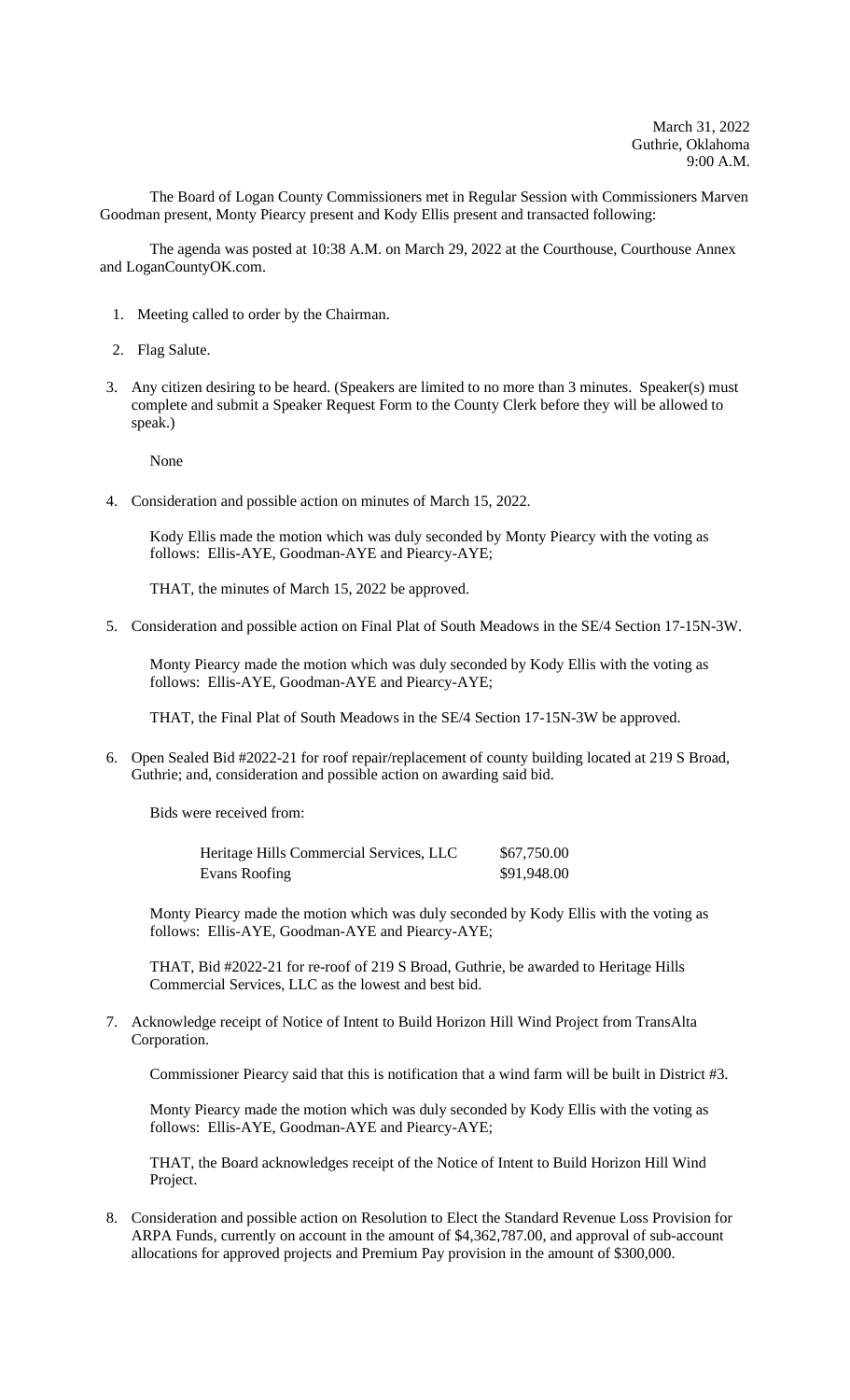March 31, 2022 Guthrie, Oklahoma 9:00 A.M.

## Addendum Item

1. Consideration and possible action concerning approving Logan County ARPA projects with not to exceed funding amounts to be used for specific County projects only as follows:

| \$6M    | 6 story building remodel $$1.35 (+ $4.65)$                 |
|---------|------------------------------------------------------------|
| \$1.5M  | <b>Commissioners Roads and Bridges</b>                     |
| \$0.75M | Sheriff Detention Facility Repair & Patrol Vehicle Refresh |
| \$0.5M  | <b>Courthouse Campus Physical Security System</b>          |
| \$0.3M  | <b>Employee Premium Pay</b>                                |
| \$0.25M | Health Department Drive Through Building                   |
|         |                                                            |

## \$9.3M Total

Our County currently has \$4.65 Million Dollars on deposit and with distribution as recommended above, we will also receive an additional \$4.65 Million Dollars in May of this year of which the entire amount should be deposited in the "6 story building remodel" fund.

County appropriation does not require excise board action. Unencumbered or excess funds may only be transferred between the above ARPA project cash accounts with approval by BoCC. All ARPA funds must be encumbered NLT December 2024 and must be expended NLT December 2026.

(Commissioner Goodman asked that item #8 and addendum item #1 be combined)

Commissioner Goodman said these are the primary projects being recommended to the Board for use of the ARPA funds.

Commissioner Goodman said the Sheriff and Mr. Hixon will work on the courthouse security project.

Clerk Cole explained that the Federal ARPA Rule allows for Premium Pay as a type of hazardous pay for those employees who worked through the pandemic. She said the employees had to have worked directly with people or have handled items handled by others. She said the recommendation is for \$1.80 per hour up to 1000 hours worked between April 1, 2020 – May 31, 2021 and must the employee must be employed as of April 1, 2022.

Commissioner Goodman said that other smaller projects and additional Premium Pay can be considered if any funds from the above projects are unused. He said he wants to accomplish the listed projects before adding additional projects.

Commissioner Piearcy asked about funds being transferred only to the specified accounts. Commissioner Goodman said that the outlined accounts are the beginning. He said the Board can make any changes or additional account at a later time. He said he recommends pricing and bidding the recommended projects first. He said he doesn't believe that the courthouse security will cost \$.5million and any remaining funds can, with Board approval, be used for other courthouse projects. Commissioner Piearcy said that he thinks some remodeling needs to be done in the courthouse. Commissioner Goodman said that county general fund also has funds that can be used for courthouse projects.

Maggie Jackson, Interim Director Logan County Health Department, said that the project they are requesting is for a drive-thru building. She said this would allow them to assist residents, particularly vulnerable and elderly, with receiving vaccinations without having to leave their car. She said they also need more storage space for vaccine freezers and PPE storage.

Ms. Jackson said the mobile unit is currently stored in Yukon. The new building would allow for storage in Guthrie.

Ms. Jackson said that they are reaching out to contractors to develop a plan for what is needed. She said they are anticipating a 40'x30' building.

Commissioner Goodman said there has been discussion about including a storm shelter in the new building.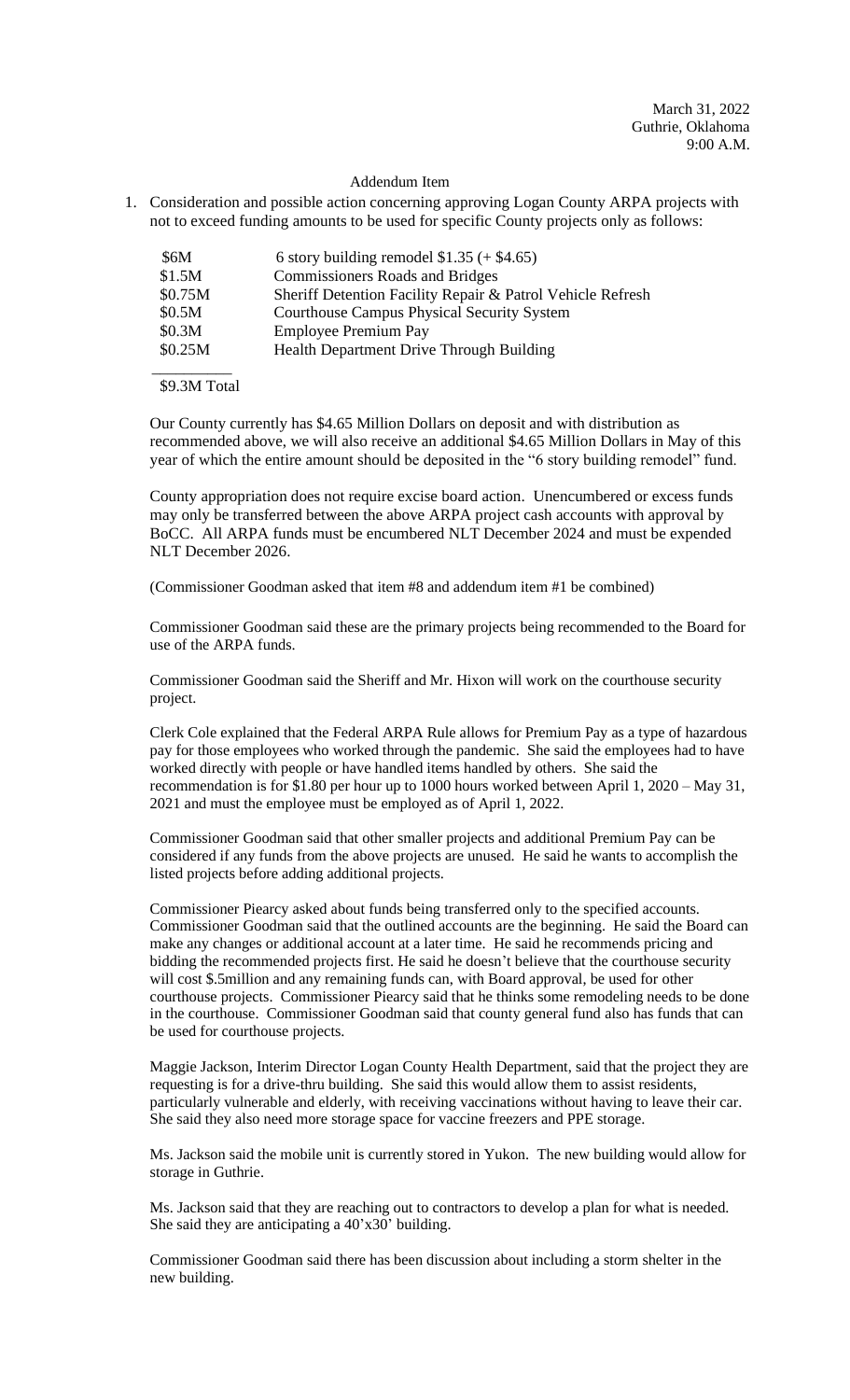Commissioner Piearcy asked where the building would be constructed. Ms. Jackson said they are considering the area south of the current building. She said that dirt work will need to be done. Commissioner Goodman said that the area that the mobile home is currently located may be a good consideration since it is already on a pad. He said the challenge is the area is in a flood plain. Commissioner Piearcy said his concern is the flood zone. Commissioner Goodman said the county has equipment to move dirt as needed. He said there is also consideration for putting in an asphalt parking lot.

Commissioner Goodman asked if the mobile unit being local would allow for emergency response. Ms. Jackson said that it would be able to respond in such case.

Dennis Ochs said that he thinks this would be a great addition.

Kody Ellis made the motion which was duly seconded by Marven Goodman with the voting as follows: Ellis-AYE, Goodman-AYE and Piearcy-AYE;

THAT, Resolution #22-014 stating that \$4,362,787.00 of APRA Funds be utilized under the provision of Standard Revenue Loss and \$300,000 be utilized under the provision of Premium Pay with the break down of projects as follows:

| Revenue Loss                         |                        |                                                                                                     |  |  |  |
|--------------------------------------|------------------------|-----------------------------------------------------------------------------------------------------|--|--|--|
| 1566-1-2000-2005                     | \$ 50,000              | Siren maintenance/computer system                                                                   |  |  |  |
| 1566-1-2000-4030<br>1566-2-0400-4030 | \$450,000<br>\$250,000 | Courthouse security and campus access control<br>Sheriff building repairs - Roof replacement/repair |  |  |  |
| 1566-2-0400-4110                     | \$500,000              | Sheriff purchase/upgrade vehicles                                                                   |  |  |  |
| 1566-3-5000-4110                     | \$250,000              | Health Dept. building construction – drive-thru testing, storage                                    |  |  |  |
| 1566-6-4100-2005                     | \$500,000              | District #1 road maintenance/repair and construction                                                |  |  |  |
| 1566-6-4200-2005                     | \$500,000              | District #2 road maintenance/repair and construction                                                |  |  |  |
| 1566-6-4300-2005                     | \$500,000              | District #3 road maintenance/repair and construction                                                |  |  |  |
| 1566-1-3300-2005                     | \$1,362,787.00         | Renovation and repair of county six-story building                                                  |  |  |  |
| Premium Pay                          |                        |                                                                                                     |  |  |  |
| 1566-1-2000-1110                     | \$240,000              | Wages for employee Premium Pay                                                                      |  |  |  |
| 1566-1-2000-1210                     | \$20,000               | Social Security and Medicare match for Premium Pay                                                  |  |  |  |
| 1566-1-2000-1221                     | \$40,000               | Retirement match for Premium Pay                                                                    |  |  |  |
|                                      |                        |                                                                                                     |  |  |  |

And, when the additional \$4.6million of ARPA Funds are received it be applied to account #1566-1-3300- 2005 Renovation and repair of county six-story building.

9. Consideration and possible action on Resolution establishing Premium Pay for qualifying county employees pursuant to ARPA Final Rules.

Kody Ellis made the motion which was duly seconded by Marven Goodman with the voting as follows: Ellis-AYE, Goodman-AYE and Piearcy-AYE;

THAT, Resolution #22-015 to pay premium pay to the eligible employees of Logan County at a rate of \$1.80 per hour up to 1000 hours **worked** in the time period of April 1, 2020 – May 31, 2021 and employee must still be employed with Logan County as of April 2, 2022, be approved.

10. Consideration and possible action concerning sub-contractor estimates for restoration of the county annex 6 story building. Briefing & update by Mr. Hixon.

Discussion was held with Mr. Terry Hixon, via telephone, regarding sub-contractor estimates. Mr. Hixon said that he hasn't completed it with a dollar amount. He said he has spoken with Otis Elevator who has not gotten back with him for an estimate. He said if he doesn't get a response from Otis he can use an estimate that he believes will be accurate. He said he believes he can have a completed trade estimate to the Board on April 15, 2022.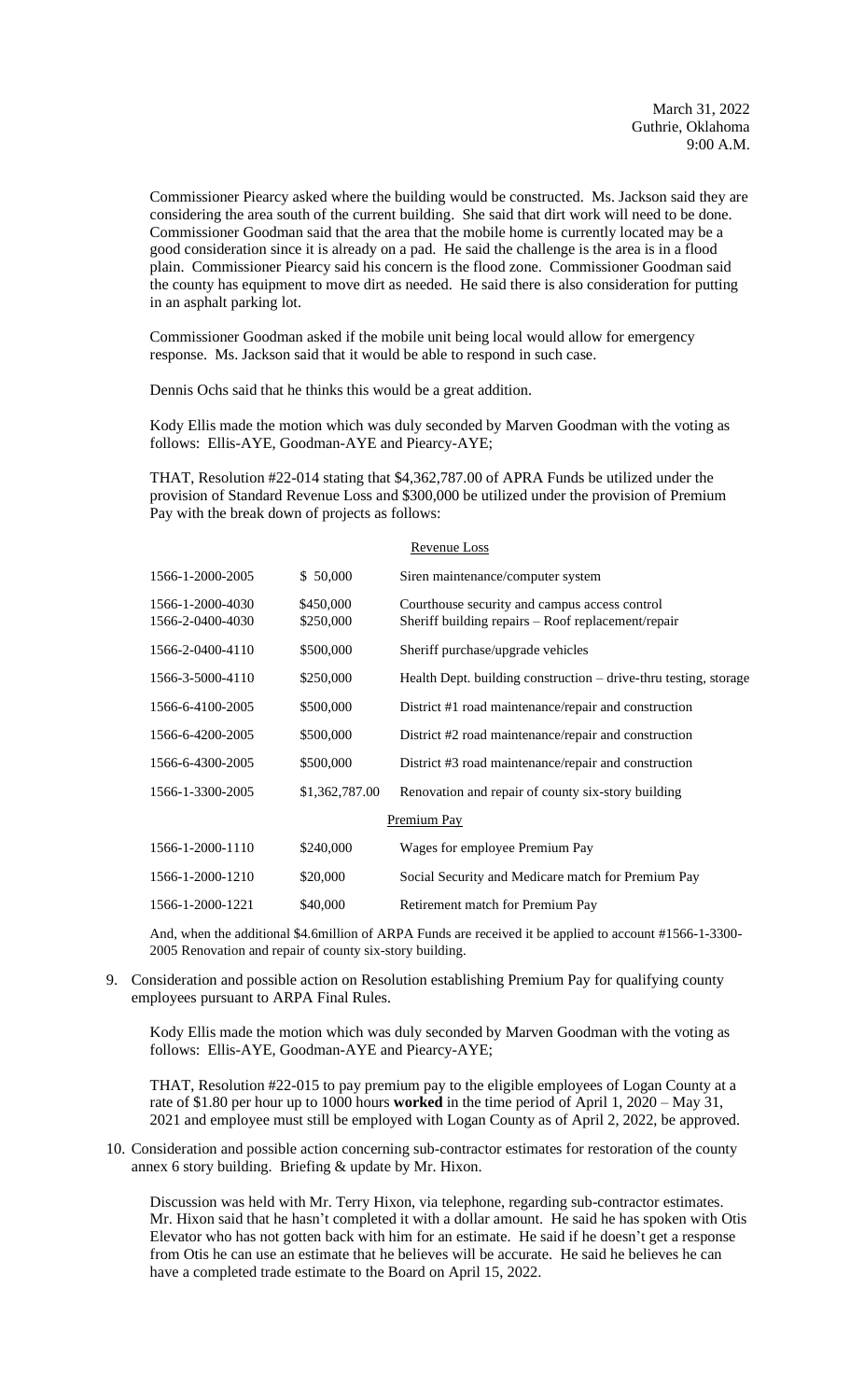No action taken on this item.

11. Consideration and possible action on proposal of ZFI Engineering for structural engineering services on six-story building.

Commissioner Goodman said that there have been some concerns that the ZFI proposal states that the work products would remain the property of ZFI Engineering. Commissioner Goodman said the main interest in the proposal is Task 2 which is to evaluate which interior walls may be removed.

Commissioner Ellis said that he does not like the stipulation that any work generated by ZFI would remain their property and not the property of the County. He said that Task 2 is the primary task.

Mr. Hixon said that he believes the biggest concern is taking walls out leaving columns to allow for opening up the building. He said he has no concerns of the structure as it is poured in place concrete and shows no signs of deterioration. He said that if ZFI will not provide a CAD file or similar there is no reason to pay twice as that will have to be done with an architect. He said that ZFI has indicated that he agrees that the building is structurally sound.

Commissioner Piearcy said that he thinks that having a report of which walls may be removed is the primary concern. He said he will not agree with ZFI retaining ownership of the data. Commissioner Goodman said ZFI would contract with a third party to do the laser scanning of the building. Mr. Hixon agreed that ZFI retaining ownership is an issue.

Commissioner Goodman asked Mr. Hixon to speak regarding work issues between contractors and architects. Mr. Hixon said that when having to bid for architectural services is open to any company that can bond the project. He said there is risk to having a contractor and architect who dislike one another and do not work well together. He said he recommends bidding for a contracting team who has all positions who work together. Commissioner Goodman said he doesn't want to have issues on the project.

Mr. Hixon said the advantage to having a construction manager is that person will monitor the budget and plans to keep the project on task.

Commissioner Piearcy suggested just to move forward with the Task 2 proposal of ZFI Engineering to evaluate interior walls of the building for demolition.

Commissioner Goodman said that he will purse with ZFI Engineering obtaining an agreement for only Task 2, evaluation of the six-story building for removal of the interior walls.

Monty Piearcy made the motion which was duly seconded by Kody Ellis with the voting as follows: Ellis-AYE, Goodman-AYE and Piearcy-AYE;

THAT, the County will proceed with pursuing Task 2, evaluate interior walls for demolition of the six-story building at an amount of \$3900.00 with ZFI Engineering.

12. Consideration and possible action concerning a County Wide Burn Ban including discussion of local fire departments implementing a county wide notification requirement of intent to burn when not under a burn ban.

Commissioner Goodman asked if a burn ban should be considered at this point. The county has received some moisture. Commissioner Piearcy said that he is unsure if we meet the criteria for imposing a burn ban.

Commissioner Goodman said that Emergency Management has a Facebook page. He said that as items are posted some confused about where in the county the items pertain, such as it may be posted that Mulhall Fire suggest no burning of trusts but someone in the southern part of the county may not realize the post was for residents of Mulhall.

There was no action on this item.

13. Consideration and possible action concerning use of and/or disposal of County Land in and around Meridian Oklahoma.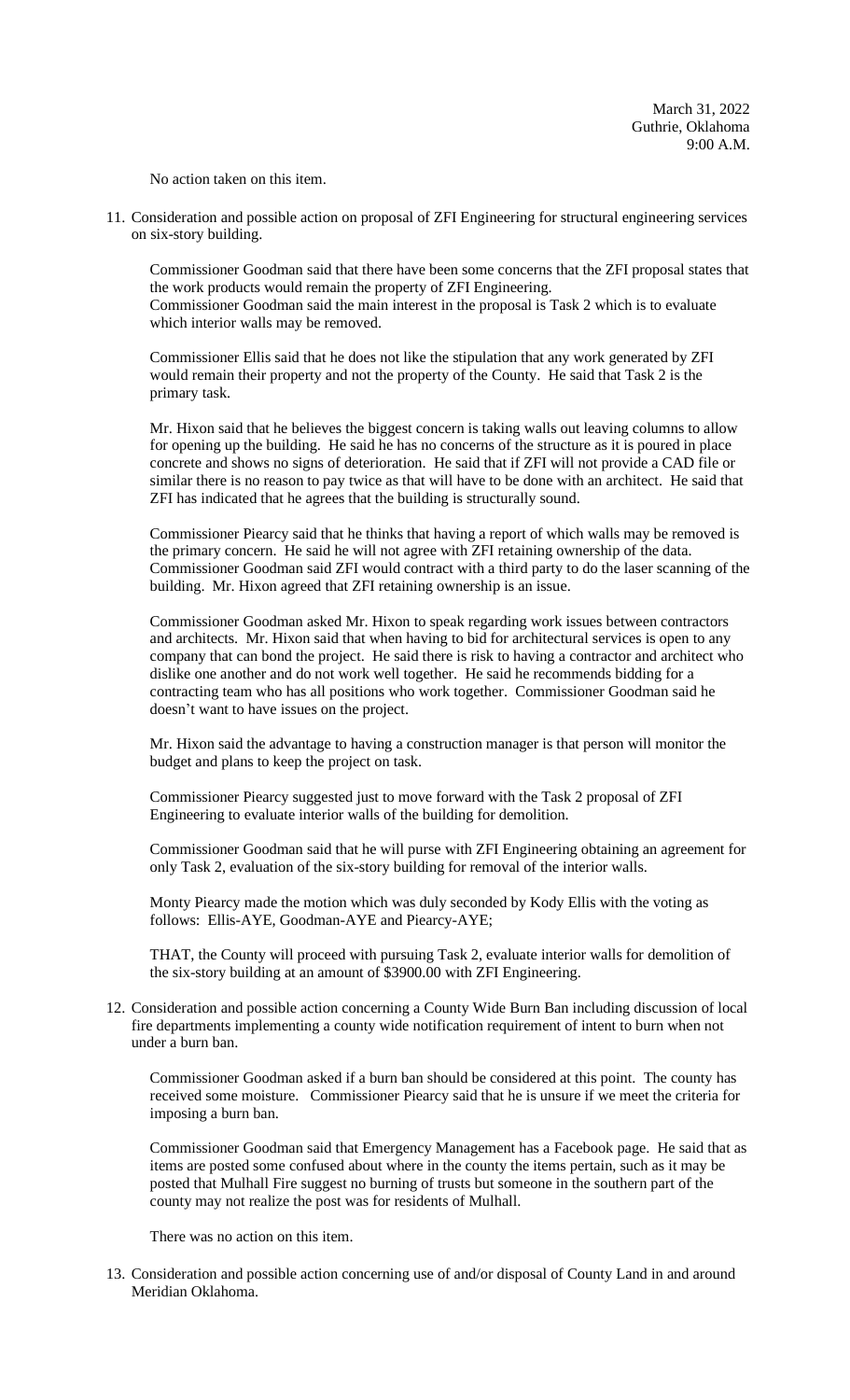Commissioner Goodman presented an aerial picture of the county owned land at Meridian. He said the picture shows which part of the property is within the incorporated area of Meridian and which part lays in the unincorporated area of the county. He said the there is an area that has been dug out to put in a sewer lagoon that the Town of Meridian was going to place a sewer lagoon with grant funds. The grant fell through and the County ended up with ownership of the property.

Commissioner Goodman said that the county may use the City of Guthrie's firing range however it is at their discretion. He said one challenge is that the employees of the county may not use the range unless they are with the Sheriff's office. He said he is interested in creating a range that all county employees may use.

Commissioner Goodman said that he visited a gun range in Stillwater that is owned by the City of Stillwater and is leased to an individual gun range. He said the range is also used by the Stillwater Swat Team and Stillwater police. He said that the county could do the same. He said if the county isn't going to utilize the property it should be sold but if there is a need he is all for using it for that need.

Sheriff Devereaux said that an advantage to this property is shooting of long guns. He said having a place that the county can use as needed would be a great thing for the county. Commissioner Piearcy said if the property will be used he is in favor. Sheriff Devereaux said that it shouldn't be costly to build a facility.

Commissioner Piearcy asked if the City of Guthrie range is used a lot. Sheriff Devereaux said that it is used for training.

Commissioner Ellis said he doesn't have an issue with the use of the property for a shooting range. He said insurance would be a concern. He said he visited the property recently and it will take a lot of work to prepare the property. Commissioner Goodman said that Main Street, which runs to the property, is very rough and needs some work.

Sheriff Devereaux said as for opening to use by the public would need a lease agreement and proof of insurance. He said it couldn't just be left open for public use. He said he believes that an exclusive use agreement could be looked into putting in place.

Commissioner Goodman said a 100-200 yard range would fit on the property. He said the county would need to coordinate with the Town of Meridian for the area that is in the town limits.

Commissioner Goodman said it may be possible to create access from Prairie Grove onto the property. He said it would be shortest and in the best condition for a road. Commissioner Ellis agreed this would be the best access. He said an easement may need to be obtained from the adjacent land owner.

Marven Goodman made the motion which was duly seconded by Kody Ellis with the voting as follows: Ellis-AYE, Goodman-AYE and Piearcy-AYE;

THAT, the property owned by the County at Meridian be utilized to create a firearms range for use by the Sheriff's Department and county employees with the possibility of leasing to individual entities.

14. Consideration and possible action concerning the Logan County Red Cross vaccination policy requirements for local volunteers.

Commissioner Goodman said that Steven Haga, Emergency Management Director, reached out to Red Cross about assisting the county as they have in the past. He said that Mr. Haga was informed that the American Red Cross has requirements for a COVID vaccination or wearing of a mask for volunteers responding to a scene. He said approximately eight county Red Cross volunteers have left due to the mandate. He said this has affected response to emergencies within the county.

Commissioner Goodman stated he has left messages with Red Cross in Stillwater to inquire about the situation but as yet no one has responded.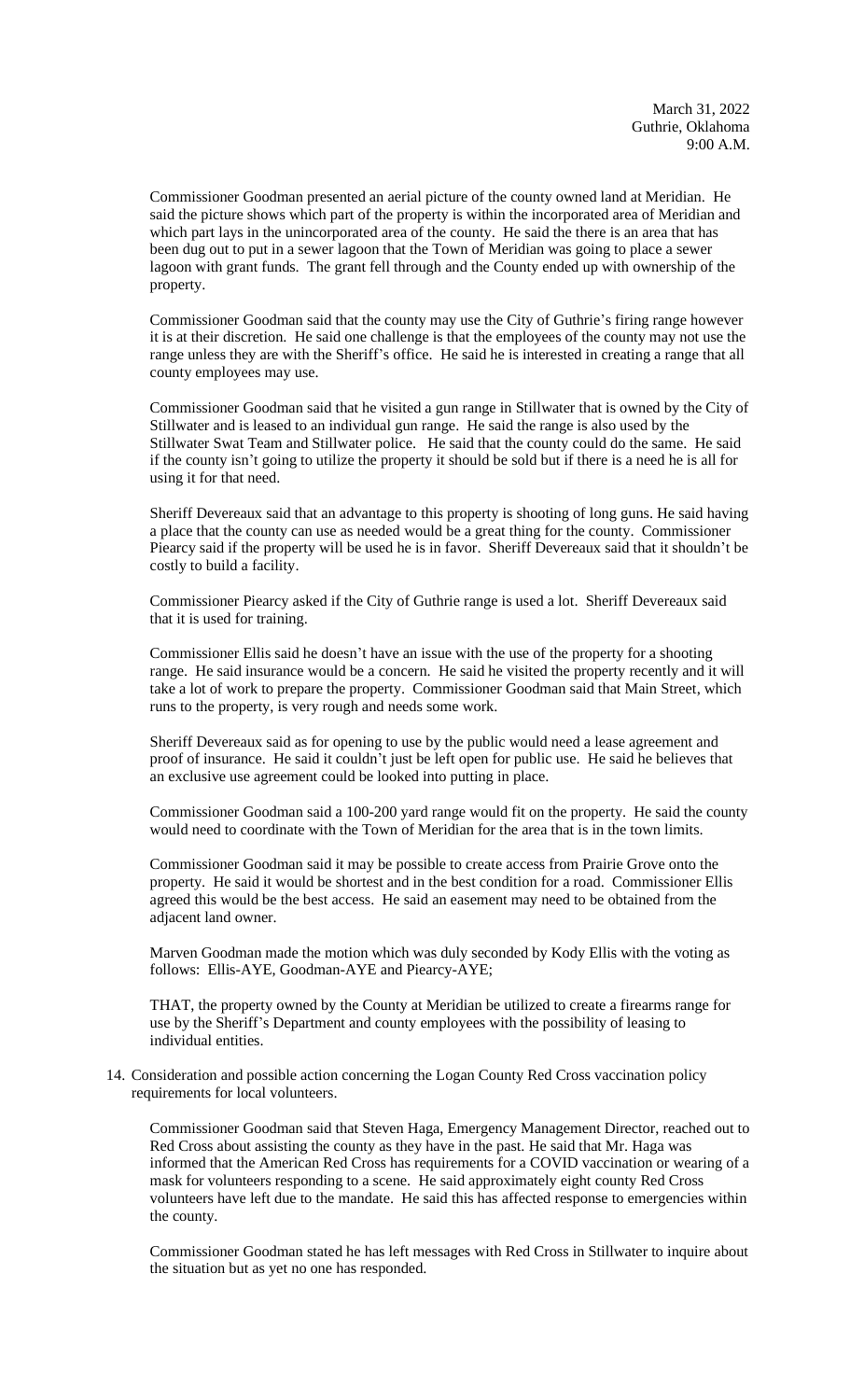Commissioner Goodman said the Oklahoma Attorney General is suing various organizations regarding the vaccination policies and requirements. He wonders if the Board would be interested in creating a resolution asking the Attorney General to take action on the American Red Cross for policies which are negatively impacting the citizens.

Commissioner Piearcy asked for this to be placed on a future agenda for discussion so they have time to study the situation.

No action taken on this item.

15. Consideration and possible action on Ingress and Egress Agreement with Klick Family Farm, NW/4 of Section 13-17N-3W, for clearing of trees and brush in the right-of-way.

Marven Goodman made the motion which was duly seconded by Kody Ellis with the voting as follows: Ellis-AYE, Goodman-AYE and Piearcy-AYE;

THAT, and Ingress and Egress agreement with Klick Family Farm for access to their property in the NW/4 of 13-17N-3W for clearing of right-of-way and placing tree debris on their property, be approved.

16. Consideration and possible action on Resolution accepting \$1475.20 donation from Oak Tree Farms, LLC to District #2 for 2 culverts placed on County Road 74.

Monty Piearcy made the motion which was duly seconded by Marven Goodman with the voting as follows: Ellis-AYE, Goodman-AYE and Piearcy-AYE;

THAT, Resolution #22-016 accepting a 1475.20 donation from Oak Tree Farms LLC, (aka Max Fairchild) to District #2 for 2 culverts to be placed on CR 74 be approved.

17. Consideration and possible action on Resolution accepting \$2000.00 donation from Pfeiffer Farms Goats to District #3 for approximately 160 tons of rock placed on Pine St. between SH 51 and CR 60.

Kody Ellis made the motion which was duly seconded by Marven Goodman with the voting as follows: Ellis-AYE, Goodman-AYE and Piearcy-AYE;

THAT, Resolution #22-017 accepting a \$2000.00 from Pfeiffer Farms Goats to District #3 for rock to be placed on Pine St between SH 51 and CR 60 be approved.

18. Consideration and possible action on Oklahoma Department of Emergency Management and Homeland Security (ODEMHS) in the amount of \$800.00 to reimburse Logan County Emergency Management for training.

Monty Piearcy made the motion which was duly seconded by Kody Ellis with the voting as follows: Ellis-AYE, Goodman-AYE and Piearcy-AYE;

THAT, the ODEMHS grant application in the amount of \$800 for reimbursement of training for Logan County Emergency Management be approved.

## 19. Consideration and possible action on Resolution for Disposing of Equipment for Sheriff's Office.

Monty Piearcy made the motion which was duly seconded by Kody Ellis with the voting as follows: Ellis-AYE, Goodman-AYE and Piearcy-AYE;

THAT, Resolution #22-018 Disposing of Equipment for the Sheriff's Office, property was declared surplus by Resolution 21-097 and disposed by Purple Wave Auction as follows:

03/15/2022 Public On-Line Auction Purple Wave disposing below vehicles per Declaration of Surplus Resolution **21-097**

All vehicles were acquired from Logan County Sheriffs Office 216 S. Broad Guthrie, OK 73044 **2012 Ford F150 VIN 1FTFW1EF3CFC01940** Date Acquired: 07/18/2012 \$33,832.37 Transferred to: Rosa Gallo Barajas EL Baratero Used Cars RR2 Box 289 Turpin, OK 73950 \$1450.000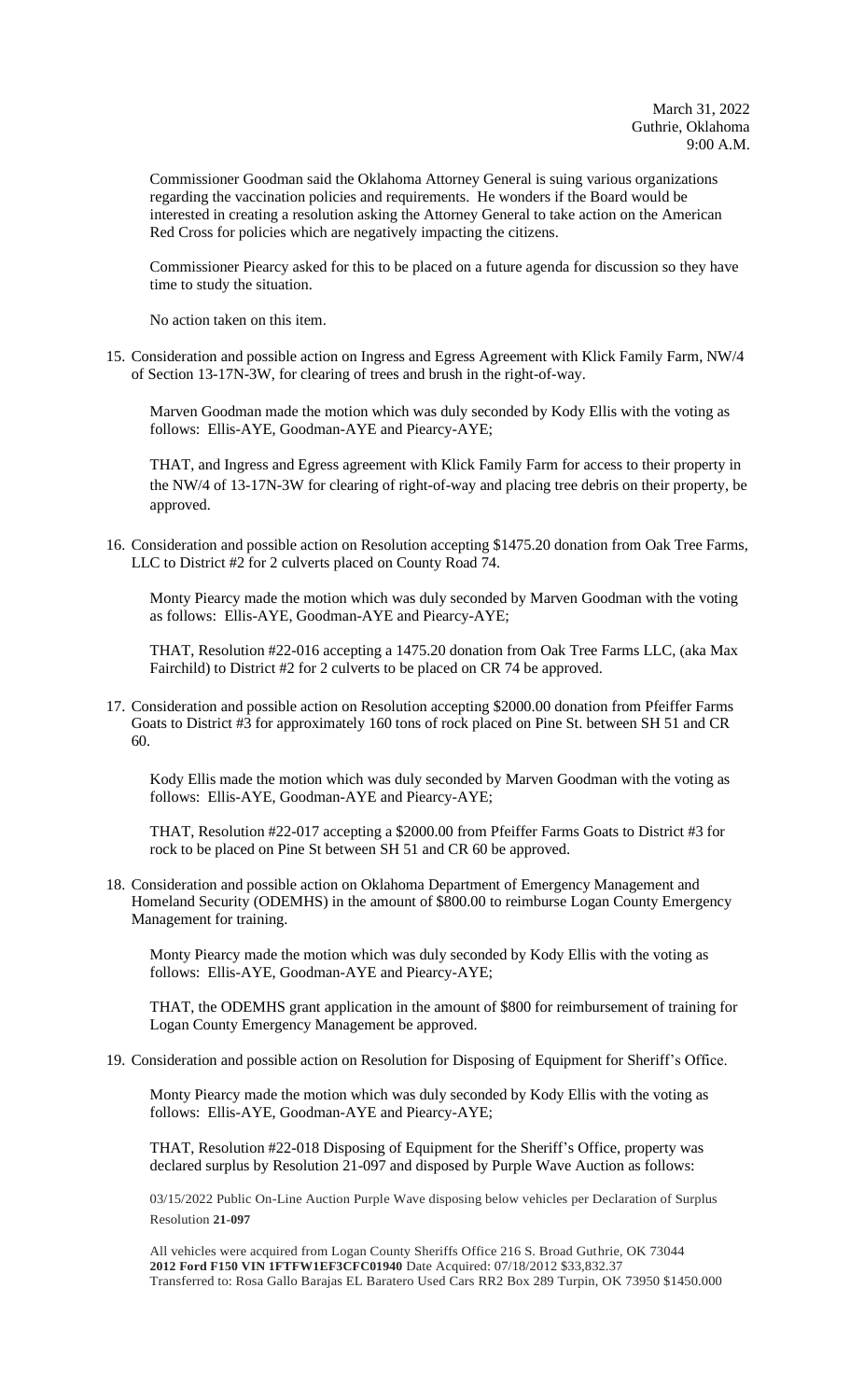**2012 Ford Fl=150 VIN 1FTFW1EF1CFA60611** Date Acquired 02/06/2012 \$32,123.55 Transferred to: John Leach Sr. 6651 Hwy 50 Missouri City, MO 65301 \$5,400.00

**2010 Dodge Charger VIN 283AA4CTXAH128677** Date Acquired 07/14/17 \$1,500.00 Transferred to: Thomas Fort PO Box 430 Weatherford, OK 73096 \$825.00

**1997 Crown Vic Ford VIN 2FACP71W2VX168919** Date acquired 08/09/2010 \$1,000.00 Transferred to: Brian Kordestanchi Highway 152 Autosales 2705 S. Spruce Ave OKC, OK 73128 \$475.00

**2009 Dodge Charger VIN 2B3KA43T79H608465** Date acquired 07/14/2017 \$2,800.00 Transferred to: Abel Flores 1937 Stoneway Dr Grapevine, TX 76051 \$850.00

**2006 Jeep Cherokee VIN 1J4GR48K96C315754** Date Acquired 01/23/2014 \$8,900.00 Transferred to: John Leach Sr. 6651 Hwy SO Missouri City, MO 65301\$2,900.00

Total sales price of \$11900.00

20. Consideration and possible action on Resolution(s) appointing Requisitioning Officers for various accounts.

None

21. Consideration and possible action on Resolution(s) Appointing Receiving Officers for various accounts.

Monty Piearcy made the motion which was duly seconded by Kody Ellis with the voting as follows: Ellis-AYE, Goodman-AYE and Piearcy-AYE;

THAT, the following Resolutions be approved:

22-019 appointing Marjorie Throckmorton as Receiving Officer for Free Fair Board. 22-020 appointing Robin Fagan and Kynesha Williams as Receiving Officer for Health Department.

22. Consideration and Possible Action on approving the following Permanent Road Crossing Permit for CoxComm LLC:

Kody Ellis made the motion which was duly seconded by Monty Piearcy with the voting as follows: Ellis-AYE, Goodman-AYE and Piearcy-AYE;

THAT, the following Permanent Road Crossing Permit for CoxComm LLC be approved:

## CoxComm LLC (.625" Line)

Cross/Parallel E Cooksey Rd .44 miles east of SH 33 2,314' east of the SW/C of 31-17N-1W.

23. Consideration and possible action on the Consent Agenda:

Monty Piearcy made the motion which was duly seconded by Kody Ellis with the voting as follows: Ellis-AYE, Goodman-AYE and Piearcy-AYE;

THAT, the Consent Agenda be approved:

 Approve Payroll Claims for second installment of March 2022 Batch 695 & 696 (See pages 33-208-A)

Transfer of Appropriations within various accounts None

Blanket Purchase Orders: #224243 - #224282